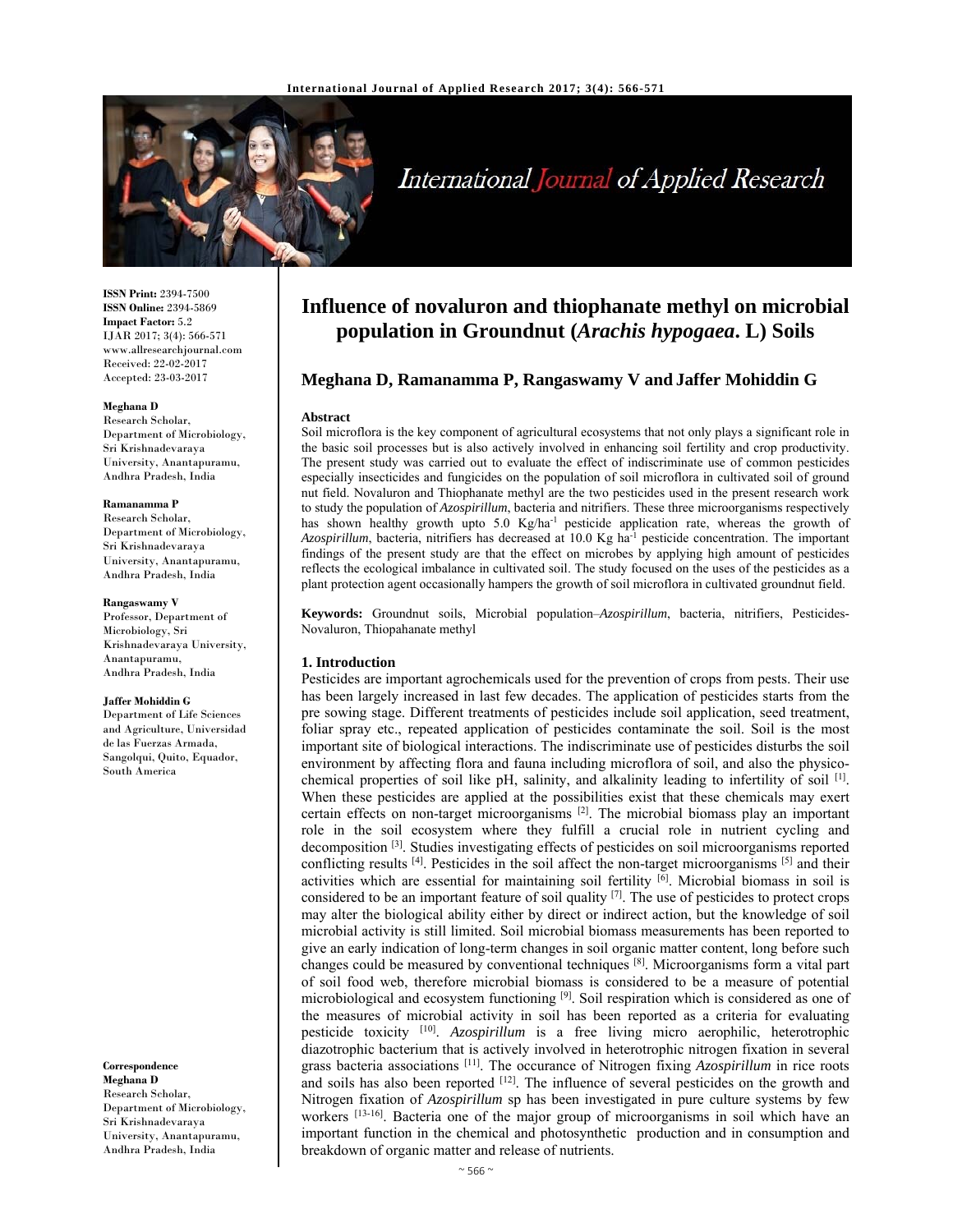These are also involved in biofilmproduction that affects sediment stabilization, sediment clogging and deposition of sulphur. Additionally bacteria are important in process like nitrification, denitrification, nitrogen fixation, oxidation and reduction of sulpur and iron, degradation of organic components and precipitation of heavymetals [17]. For the present research studies we have selected Novaluron an Insecticide and Thiophanate methyl a fungicide for their effect on microbial population in the groundnut cultivated soils. Groundnut is a major oil seed cash crop which is cultivating in lakhs of hectares in Andhra Pradesh region. Due to the importance of growing ground nut crop in Ananthapuramu which is a semi arid region of Andhra Pradesh, those soils were selected for the present investigation of our research work.

# **2. Materials and methods**

# **2.1 Soils used in the Present Study**

Agriculture soils both red and black which were cultivating Groundnut crop in Anantapuramu district Andhra Pradesh,

India were selected for the present study and soil was collected randomly near the rhizosphere zone using trowel at a depth of 0-12 cms and mixed thoroughly to prepare a homogenous composite sample. Soil sample was air dried at room temperature and they were cleaned to remove plant material and other debris and passed through 2 millimeter sieve and stored at 4ºC prior to analysis.

## **2.2 Physico chemical characteristics of soil samples:**

Mineral matter of soil samples was done by following the method <sup>[18]</sup>. Soil pH was determined by using 1: 1.25 soils to water ratio in systronic digital pH meter. Organic matter in soil samples was estimated by walkley-black oxidation. Total nitrogen content in soil samples was determined by Micro-Kjeldhal method <sup>[19]</sup>. Electrical conductivity was measured by Conductivity Bridge [20]. Contents of nitritenitrogen by Brucine method  $[21]$ . The important Physicochemical properties of the two soils are presented in Table1.

|      |                                                | <b>Black clay</b> | <b>Red sandy</b> |
|------|------------------------------------------------|-------------------|------------------|
| S.no | <b>Properties</b>                              | Soil              | soil             |
| ı.   | Sand                                           | 65.8              | 55.3             |
| 2.   | Silt                                           | 25.2              | 27.2             |
| 3.   | Clay                                           | 9.0               | 17.5             |
| 4.   | pH                                             | 7.2               | 6.2              |
| 5.   | Water holding capacity (mg <sup>-1</sup> soil) | 0.47              | 0.27             |
| 6.   | Electrical conductivity(m. mhos)               | 260               | 244              |
| 7.   | Organic matter                                 | 1.33              | 0.72             |
| 8.   | <b>Total Nitrogen</b>                          | 0.082             | 0.046            |
| 9.   | $NH_4(\mu g g^{-1}soil)$                       | 7.93              | 7.92             |
| 10.  | $\overline{NO_2(\mu g} g^{-1} \text{soil})$    | 0.54              | 0.43             |
| 11.  | $NO3(\mu g g-1soil)$                           | 0.86              | 0.62             |

**Table1:** Soil Phisyco- Chemical Properties

## **2.3 Pesticides used in the present study**

The pesticides used in the present research work are Novauron and Thiophanate methyl. Novaluron is relatively new benzoyl phenyl urea and insectgrowth regulator. The IUPAC name of novaluron is [1-3-chloro-4-(1, 1, 2 triflouro-2-triflouromethoxyethoxy) phenyl]-3-(2, diflourobenzyol) urea]. It is a potent suppressor of important lepidopteran and coleopteran pests and provide control of several homeopteran and dipteran pests. No studies have specifically examined the mode of action of novaluron, but the general mechanisms and effects with benzoyl phenyl ureas apply. These compounds do not readily inhibit chitin synthesis in cell free systems, nor do they block the chitin biosynthetic pathway in intactive larvae [22]. The enzyme activities in soil were also influenced by the novaluron but the studies are less known about the detailed mechanism. Thiophanate methyl is a systemic fungicide belonging to benzimidazole fungicides used to control a broad range of fungal diseases such as mould, spot, mildew, scorch, rot and blight in variety of crops. The IUPAC name of thiophanate methyl is [dimethyl 4, 4'-(0-phylene) bis (3 thioallophanate). It is also applied in post harvest food storage, as a speed pre-planting treatment and as a timber treatment fungicide  $[23]$ . The antifungal activity of thiophanate methyl is based on the blockage of nuclear division during mitosis and destabilization of fungal cell structures. As a result of its action development fungal germ tube and formation of appressoria and mycelia growth were inhibited [24]. The literature reveals that the information

regarding the effect of systemic fungicide thiophanate methyl on microbial activities in groundnut soils is limited. The chemical structures of novaluron and thiophanate methyl are shown in Figure 1.



Thiophanate methyl

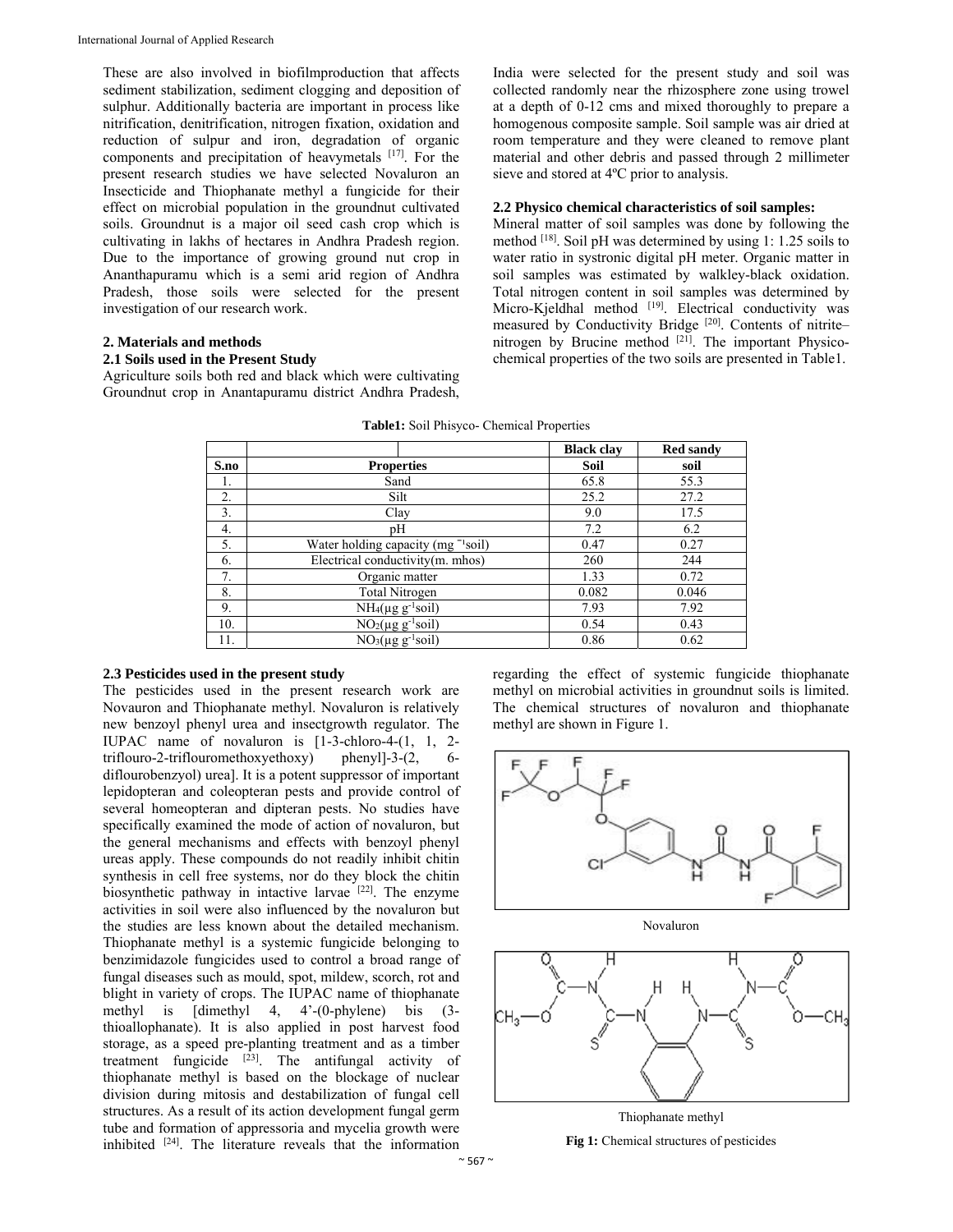#### **3. Population of Azospirillum species**

To determine the influence of Novaluron and Thiophanate methyl individually on population of Azospirillum species five gram portions of each soil were placed in 15x50 mm test tubes and were treated with different concentrations of pesticides (10, 25, 50, 75 and 100 µg gˉ1 soil) which were equivalent to 1, 2.5, 5, 7.5 and 10 kg ha<sup> $-1$  [25]</sup>. Soil samples without pesticides served as controls. The soils with and without pesticides were incubated at room temperature  $(28 \pm$ 4 ˚C) in the laboratory. Moisture content was maintained at 60% WHC throughout the experimental period. After 7 and 14 days of incubation, triplicate soil samples were withdrawn for the estimation of the population of Azospirillum species following the most probable number  $(MPN)$  method  $[26]$ .

## **3.1 MPN method for Azospirillum species**

The population of Azospirillum species in soils was estimated by the MPN technique and it is followed by tenfold serial dilutions and the numbers were calculated using the probability tables. 5 ml portions of sterile nitrogen-free semi solid malate medium (SSMM) [27] were taken five MPN tubes and was inoculated with 0.5ml aliquots of the suspensions from 10<sup>-1</sup> to 10<sup>-5</sup> soil dilutions and incubated at 37 ˚C. MPN tubes in which a typical white pellicle developed a few mm below the surface of the medium after 36 hours incubation were said to be positive for Azospirillum species. Characteristic rods with flat droplets and very active spiral movements were observed under the microscopic examination for confirmation.

#### **3.2 Population of Nitrifiers**

The influence of Novaluron and Thiophanate methyl on the population of nitrifiers is determined by placing ten grams portions of soil samples in test tubes (15x50 mm) and amended with pesticidal stock solutions. After 7 days and 14 days of incubation, triplicate soil samples were withdrawn

for estimating the population density of nitrifiers, by following the most probable number (MPN) method.

#### **3.3 MPN method for Nitrifiers**

The amounts of nitrifiers were estimated by MPN method following two fold serial dilutions. Five MPN tubes each containing 5ml of steam sterilized mineral salts medium [28] received 0.5ml aliquots of the soil suspensions from dilutions ranging from 1:500 to 1:32000. Viable cells of nitrosofying and nitrifying bacteria were determined by estimating nitrite following diazotization method [29]. MPN values were calculated by referring to the tables of Fischer and Yates [30].

#### **3.4 Population of Bacteria**

The effect of Novaluron and Thiophanate methyl on the population of bacteria were determined by placing five gram portions of each soil in 15x50 mm test tubes and were treated with different concentrations of pesticides which were equivalent to 1, 2.5,5, 7.5 and 10 kg haˉ1. Soil samples receiving only distilled water were served as controls. Soil samples were then homogenized to distribute the pesticide and sufficient distilled water was added to 60% WHC and incubated at room temperature ( $28 \pm 4$  °C). After 10 days of incubation, triplicates of each treatment were withdrawn for the estimation of bacterial population. Aliquots were prepared from 10ˉ1 to 10ˉ7 from treated and untreated soil samples by serial dilution plate method on nutrient agar medium and subsequently incubated for 48 hours in an incubator at 37 ˚C. After incubation, bacterial colonies grown on nutrient agar medium were counted by Quebec colony counter. Bacterial populations were enumerated and expressed as number of colonies formed per gram soil (dry weight basis). Once the stimulatory concentrations of pesticides were determined, the soil samples were further incubated for 10, 20, 30 and 40 days for enumeration of bacterial populations.

| Soil incubation in days, after pesticide application |        |         |       |                  |       |       |         |       |       |                 |       |        |  |
|------------------------------------------------------|--------|---------|-------|------------------|-------|-------|---------|-------|-------|-----------------|-------|--------|--|
| <b>Pesticide</b>                                     | 7 davs |         |       |                  |       |       | 14 days |       |       |                 |       |        |  |
|                                                      | $0*$   | $1.0\,$ |       | 5.0              | 1.5   | 10    | $0*$    | 0     |       | 5.0             | 7.5   | 10     |  |
| Novaluron                                            | 0.78d  | .08c    | .78a  | .13 <sub>b</sub> | 0.57e | 0.03f | 0.76d   | 0.85c | l.82a | .0 <sub>b</sub> | 0.56e | 0.050e |  |
|                                                      | 100)   | (138)   | (228) | 145)             | 73)   | (4)   | (100)   | 122)  | (239) | (131)           | 74)   | (6)    |  |
| Thiophanate                                          | 0.78d  | .06c    | .61a  | .48b             | 0.69  | 0.04f | 0.76d   | 0.85c | .72a  | .3 <sub>b</sub> | 0.42e | 0.033f |  |
| Methyl                                               | 100)   | (136)   | (206) | 190)             | (88)  | (5)   | (100)   | 112)  | (226) |                 | (55)  | (4)    |  |

**Table 2:** Population of *Azospirillum* (MPN x  $10<sup>3</sup>$  g<sup>-1</sup> soil) as influenced by the application of selected pesticides in black soil

\*Insecticide concentration, Kg ha-1.

Figures, in parenthesis, indicate relative production percentages.

Means, in each row, followed by the same letter are not significantly different (*P*≤0.05) from each other according to DMR test

|  |  |  |  |  |  |  | <b>Table 3:</b> Population of Azospirillum (MPN x $10^3$ g <sup>-1</sup> soil) as influenced by the application of selected pesticides in red soil |
|--|--|--|--|--|--|--|----------------------------------------------------------------------------------------------------------------------------------------------------|
|--|--|--|--|--|--|--|----------------------------------------------------------------------------------------------------------------------------------------------------|

| Soil incubation in days, after pesticide application |        |       |                 |       |       |         |       |       |                   |       |       |                   |
|------------------------------------------------------|--------|-------|-----------------|-------|-------|---------|-------|-------|-------------------|-------|-------|-------------------|
| <b>Pesticide</b>                                     | 7 davs |       |                 |       |       | 14 days |       |       |                   |       |       |                   |
|                                                      | $^{*}$ | 0.1   | 2.5             | 5.0   | 7.5   | 10      | 0*    | 1.0   |                   | 5.0   | 7.5   | 10                |
| Novaluron                                            | 0.73d  | 0.80c | .3ba            | .85a  | 0.75d | 0.07e   | 0.18e | 0.72c | 0.92 <sub>b</sub> | l.13a | 0.68d | 0.04f             |
|                                                      | 100)   | (109) | 178)            | 253   | (103) | (9)     | (100) | (400) | (511)             | (628) | (22)  | (378)             |
| Thiophanate                                          | 0.73d  | 0.76c | .3 <sub>b</sub> | .83a  | 0.71  | 0.06f   | 0.18d | 0.59c | 0.78 <sub>b</sub> | '1a   | 0.59c | 0.03 <sub>e</sub> |
| Methyl                                               | 100)   | (104) | 178)            | (251) | (97)  | (8)     | (100) | (328) | (433)             | (617) | 327   | (17)              |

\*Insecticide concentration, Kg ha-1.

Figures, in parenthesis, indicate relative production percentages. Means, in each row, followed by the same letter are not significantly different (*P*≤0.05) from each other according to DMR test.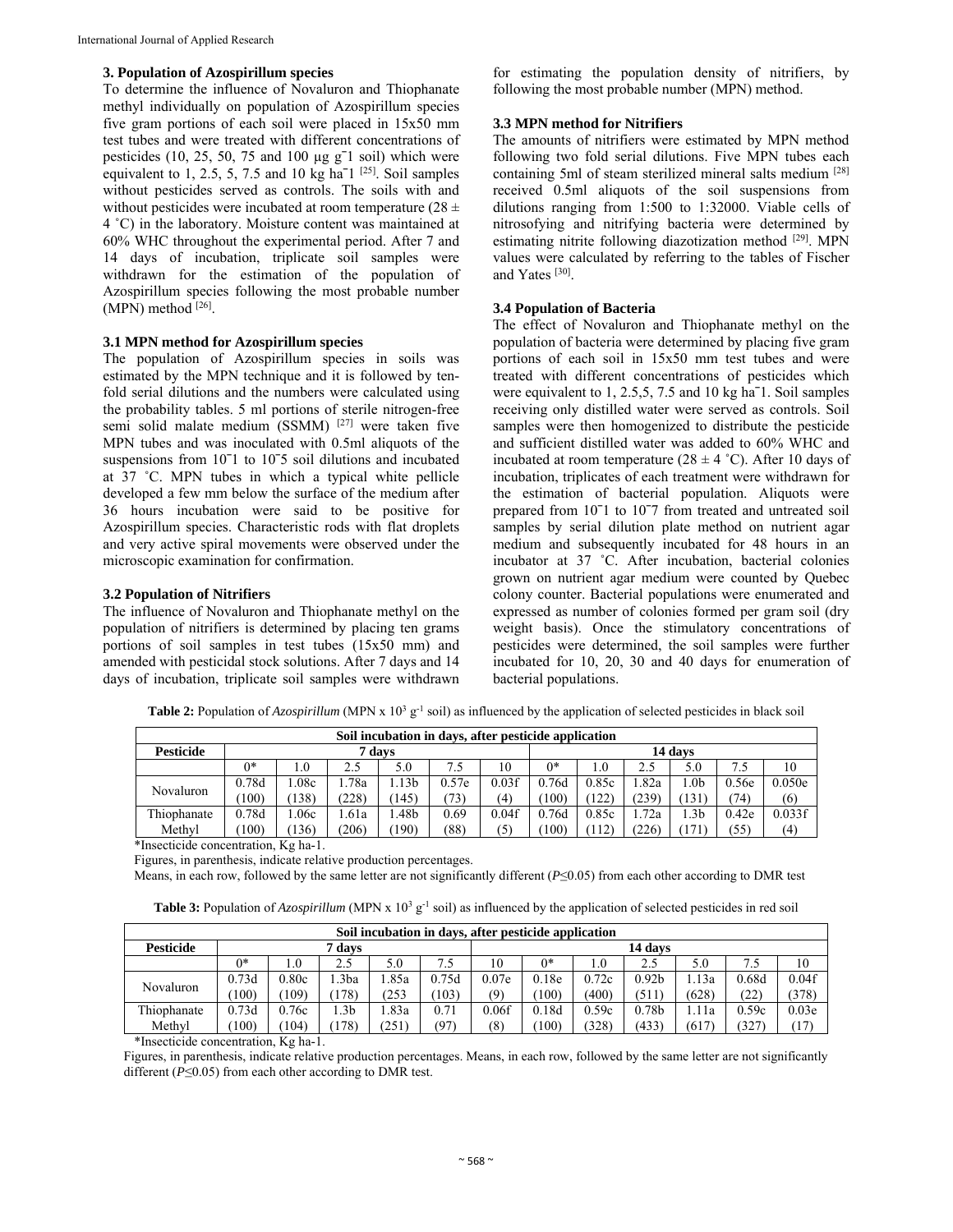| <b>Table 4:</b> Population of nitrifiers (MPN x $10^3$ g <sup>-1</sup> soil) as influenced by the application of selected pesticides in black soil. |  |  |  |  |
|-----------------------------------------------------------------------------------------------------------------------------------------------------|--|--|--|--|
|-----------------------------------------------------------------------------------------------------------------------------------------------------|--|--|--|--|

| Soil incubation in days, after pesticide application |        |      |       |      |       |                   |         |       |       |      |       |        |
|------------------------------------------------------|--------|------|-------|------|-------|-------------------|---------|-------|-------|------|-------|--------|
| <b>Pesticide</b>                                     | 7 days |      |       |      |       |                   | 14 days |       |       |      |       |        |
|                                                      | $0*$   | 0.1  | 2.5   | 5.0  | 7.5   | 10                | $0*$    | 0.1   | 2.5   | 5.0  | 7.5   | 10     |
| Novaluron                                            | 0.78d  | .08c | .78a  | .13b | 0.57e | 0.03f             | 0.76d   | 0.85c | l.82a | l.0b | 0.56e | 0.050e |
|                                                      | 100)   | 138) | (228) | 145  | (73)  | $\left( 4\right)$ | 100)    | (122) | (239) | 131  | (74)  | (6)    |
| Thiophanate                                          | 0.78d  | 06c  | .61a  | .48b | 0.69  | 0.04f             | 0.76d   | 0.85c | l.72a | l.3b | 0.42e | 0.033f |
| Methyl                                               | 100)   | 136) | (206) | 190) | (88)  | $\mathcal{F}$     | 100)    | 112)  | (226) | 171  | (55)  | (4)    |

\*Insecticide concentration, Kg ha-1.

Figures, in parenthesis, indicate relative production percentages. Means, in each row, followed by the same letter are not significantly different (*P*≤0.05) from each other according to DMR test.

Table 5: Population of nitrifiers (MPN x  $10^3$  g<sup>-1</sup> soil) as influenced by the application of selected pesticides in black soil.

| Soil incubation in days, after pesticide application |        |       |       |       |       |       |         |       |                   |       |       |                   |
|------------------------------------------------------|--------|-------|-------|-------|-------|-------|---------|-------|-------------------|-------|-------|-------------------|
| <b>Pesticide</b>                                     | 7 days |       |       |       |       |       | 14 days |       |                   |       |       |                   |
|                                                      |        | 1.0   | 2.5   | 5.0   | 7.5   | 10    | 0*      | 1.0   | 2.5               | 5.0   | 7.5   | 10                |
| Novaluron                                            | 0.73d  | 0.80c | .3ba  | l.85a | 0.75d | 0.07e | 0.18e   | 0.72c | 0.92 <sub>b</sub> | l.13a | 0.68d | 0.04f             |
|                                                      | 100)   | (109) | 178)  | 253   | (103) | (9)   | 100)    | (400) | (511)             | (628) | (378) | (22)              |
| Thiophanate                                          | 0.73d  | 0.76c | .3b   | l.83a | 0.71  | 0.06f | 0.18d   | 0.59c | 0.78 <sub>b</sub> | 1.11a | 0.59c | 0.03 <sub>e</sub> |
| Methyl                                               | 100)   | (104) | (178) | (251  | (97)  | (8)   | 100)    | (328) | (433)             | (617) | (327) | 17                |

\*Insecticide concentration, Kg ha-1.

Figures, in parenthesis, indicate relative production percentages. Means, in each row, followed by the same letter are not significantly different (*P*≤0.05) from each other according to DMR test.



**Fig 2:** Influence of Novaluron and Thiophanate methyl at 2.5 kg ha<sup>-1</sup> on the population of bacteria in black soil Means in each column followed by the same letter are not significantly different ( $p \le 0.05$ ) from each other according to Duncan's multiple range (DMR) test.



**Fig 3:** Influence of Novaluron and Thiophanate methyl at 2.5 kg ha<sup>-1</sup> on the population of bacteria in red soil. Means in each column followed by the same letter are not significantly different ( $p \le 0.05$ ) from each other according to Duncan's multiple range (DMR) test.

#### **4. Discussion**

The population of Azospirillum, Bacteria and Nitrifiers was low in both soils treated with Novaluron and Thiophanate methyl at low concentrations  $(1.0 \text{ Kgha}^{-1})$ , Whereas the population of these three microorganisms was significantly

enhanced in soils treated with Novaluron and Thiophanate methyl individually. When pesticides were applied at 2.5 Kgha-1 to 5.0 Kgha-1 the population of Azospirillum, Bacteria and nitrifiers was increased and by enhancing the pesticide concentration upto 7.5 Kgha<sup>-1</sup> to 10.0 Kgha<sup>-1</sup> the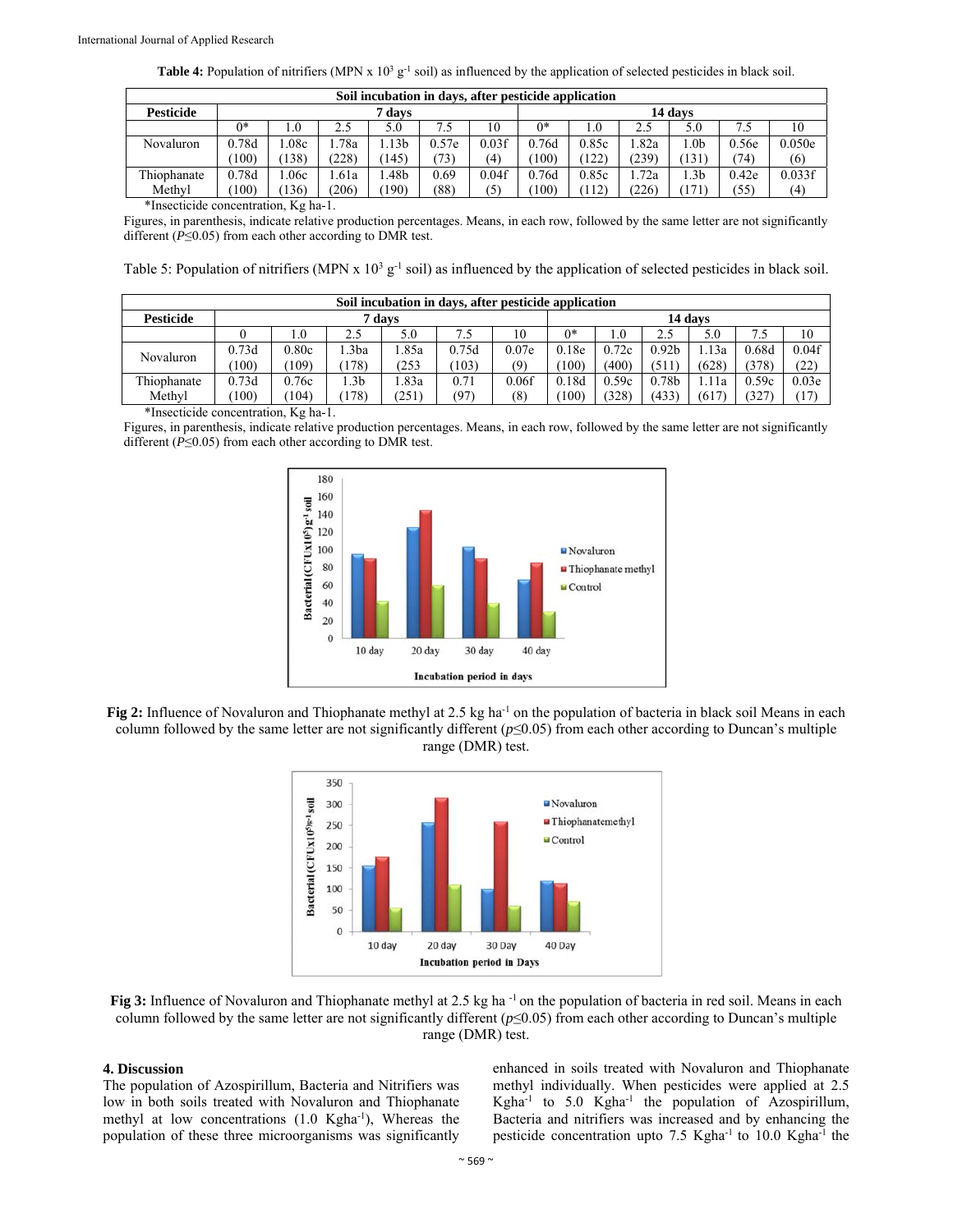population count of three organisms were decreased. A similar individual stimu-latory effect of monocrotophos and chlorpyrifos was previously demonstrated on the population of *Azospirillum* sp. [31]. Similar observations with other organophosphorus and pyrethroid insecticides and fungicides have also been reported  $[32, 33]$ . Increase in the population of *Azospirillum* sp. at high concentrations (100 ppm) of benomyl or 2-amino-benzimidazole (a hydrolysis product of benomyl) has been reported in paddy soil  $[34, 35]$ . Nayak & Rao (1980) have observed stimulation in population of *Azospirillum* sp*.* when treated with benomyl at lower concentration (5 ppm). The selected pesticides monocro-tophos and chlorpyrifos, singly and in combination with mancozeb and carbendazim, respectively - at levels ranging from 1.0 to 5.0 kg  $ha^{-1}$  - significantly increased the population of *Azospirillum* sp. and the rate of ammonification in a vertisol and a laterite soil from a groundnut plantation. Further-more, these pesticides, singly and in combination, at levels of 1.0 to 10.0 kg ha<sup>-1</sup> exerted synergistic, additive or antagonistic interactions toward population of *Azospirillum* sp. In groundnut soils. One of the insecticide novaluron used in this study has showed good antagonistic activity against Colorado potato beetle and low mammalian toxicity. A little number of researchers have studied the impact of pesticides on micro organisms  $[3,$ 4, 17] but knowledge about exotoxocological effects of novaluron is till now ignored especially towards microorganisms beaded with structural chemical targets.

# **5. Conclusion**

The effect of pesticides decreases the population of bacteria, *Azospirillum* and nitrifiers at the high rates (10 kg ha<sup>-1</sup>). Maximum growth of bacteria, *Azospirillum* and Nitrifiers was observed at field rates  $(5.0 \text{ kg ha}^{-1})$  whereas decrease in growth was noticed at  $10 \text{ kg}$  ha<sup>-1</sup>. By this experiment we can conclude that the growth of bacteria, *Azospirillum* and nitrifiers was not harmed at recommended field rates.

## **6. Acknowledgements**

We are grateful to the INSPIRE PROGRAMME, Department of Science and Technology, New Delhi, India for the financial assistance and very thankful to the Department of Microbiology, Sri Krishnadevaraya University, Anantapuramu, Andhra Pradesh for providing all the necessary facilities in carrying for our research work.

## **7. References**

- 1. Saranaik SS, Kanekar PP, Raut VM, Taware SP, Chavan KS, Bhdbhde BJ. Effect of application of different pesticides to soybean on the soil microflora, 2006; 27(2):423-426.
- 2. Simon-sylvestre G, Fournier JC. Effect of pesticides on soil microflora, Adv. argon, 1979; 31:1-92.
- 3. De Lorenzo ME, Scott GI, Ross PE. Toxicity of pesticides to aquatic microorganisms: a review, Environ. Toxicol Chem, 2001; 20:84-98.
- 4. Devare M, Londono D, Thies LMJE. Neither transgenic Bt maize (MON863) nor telfuthrin insecticide adversely affect soil microbial or biomass: a 3-year field analysis, Soil. Biol.Biochem, 2007; 39:2038-2047.
- 5. Bhuyan S, Sahu S, Adhya K, Sethunathan TKN, Accelerated aerobic degradation of <sup>y</sup>-hexachlorocyclane in suspensions of flooded and non flooded soils

suspensions with hexachlorocyclane, Biol. Fertil. Soils, 1992; 12:279-24.

- 6. Schuster E, Schroder D. side effects of sequentially and simultaneously applied pesticides on non target microorganisms: Laboratory experiments, Soil Boil. Biochem, 1990; 2:375-383.
- 7. Doran JW, Parkin TB. Defining and accessing soil quality, 1994; 3:21.
- 8. Hart MR, Brookes PC. Soil Microbial biomass and mineralization of soil organic matter after 19 years of cumulative field applications of pesticides, Soil Biol. Biochem, 1996; 28:1641-1649.
- 9. Rath AK, Ramakrishnan B, Rath AK, Kuruswamy S, Bharathi K, Singla P, Sethunathan N. Effect of pesticides on Microbial biomass of flodded soil, Chemosphere, 1998; 37:661-671.
- 10. Jones WJ, Ananyeva ND. Correlations between pesticide transformation rate and microbial respiration activity in soil of different ecosystems, Boil. Fertil. Soils, 2001; 33:477-483.
- 11. Charyulu PBBN, Rao VR. Nitrogen fixation by Azospirillum sp. Isolated from benomyl amended rice soil. Current Science. 1978; 47:822-823.
- 12. Nayak DN, Rao VR. Pesticides and heterotrophic N2 fixation in paddy soils. Soil Biology and Biochemistry, 1982; 14:207-210.
- 13. Charyulu PBBN, Ramakrishna C, Rao VR. Effect of 2 amino-benzimidazole on nitrogen fixers in flooded soil and their nitrogenase. Bulletin of Environmental Contamination and Toxicology. 1980; 25:482-487.
- 14. Nayak DN, Rao VR. Pesticides and hetero-trophic N2 fixation in paddy soils. Soil Biology and Biochemistry. 1980; 12:1-4.
- 15. Rangaswamy V, Charyulu PBBN, Venkates-warlu K. Effect of monocrotophos and quinal-phos on soil population and nitrogen-fixing activity of Azospirillum sp. Biomedical and Environmental Sciences. 1989; 2:305-314.
- 16. Rangaswamy V, Venkateswarlu K. Microbial activities of S oxidation in groundnut soils as affected by monocrotophos, quinalphos, cyper-methrin and fenvalerate. Pollution Research. 1999; 18:429-433.
- 17. Palmer RC, Holman IP, Robins NS, Lewis MA. Guide to ground water vulnerability mapping in England and wales, National river authority, Bristol, 1995.
- 18. Johnson CM, Ulrich A. Determination of moisture in plant tissues, Calif Agric Bull, 1960; 766:112-115.
- 19. Jackson ML. Soil chemical analysis. New Delhi. Preintice Hall India, 1971.
- 20. Barnes H, Folkard BR. The determination of nitrite analyst. 1951; 76:599-603.
- 21. Ranney TA, Barlett RJ. Rapid field determination of nitrate in natural waters, Common soil Science plant Anal, 1972, 183-186.
- 22. Oberlander H, Silhacek DL. New perspectives on the mode of action of benzoyl phenyl urea insecticides, Insecticides with novel modes of action, Sringer-verlag, Berlin, 1998, 92-105.
- 23. Tomlin C. The pesticide manual, 13th edition, British crop protection council, U.K, 2003.
- 24. Roberts TR, Hutson DH, Jewess PJ. Metabolic pathways of agrochemicals: insecticides and fungicides. Royal society of chemistry, Great Britain, 1998; 1134- 1137.